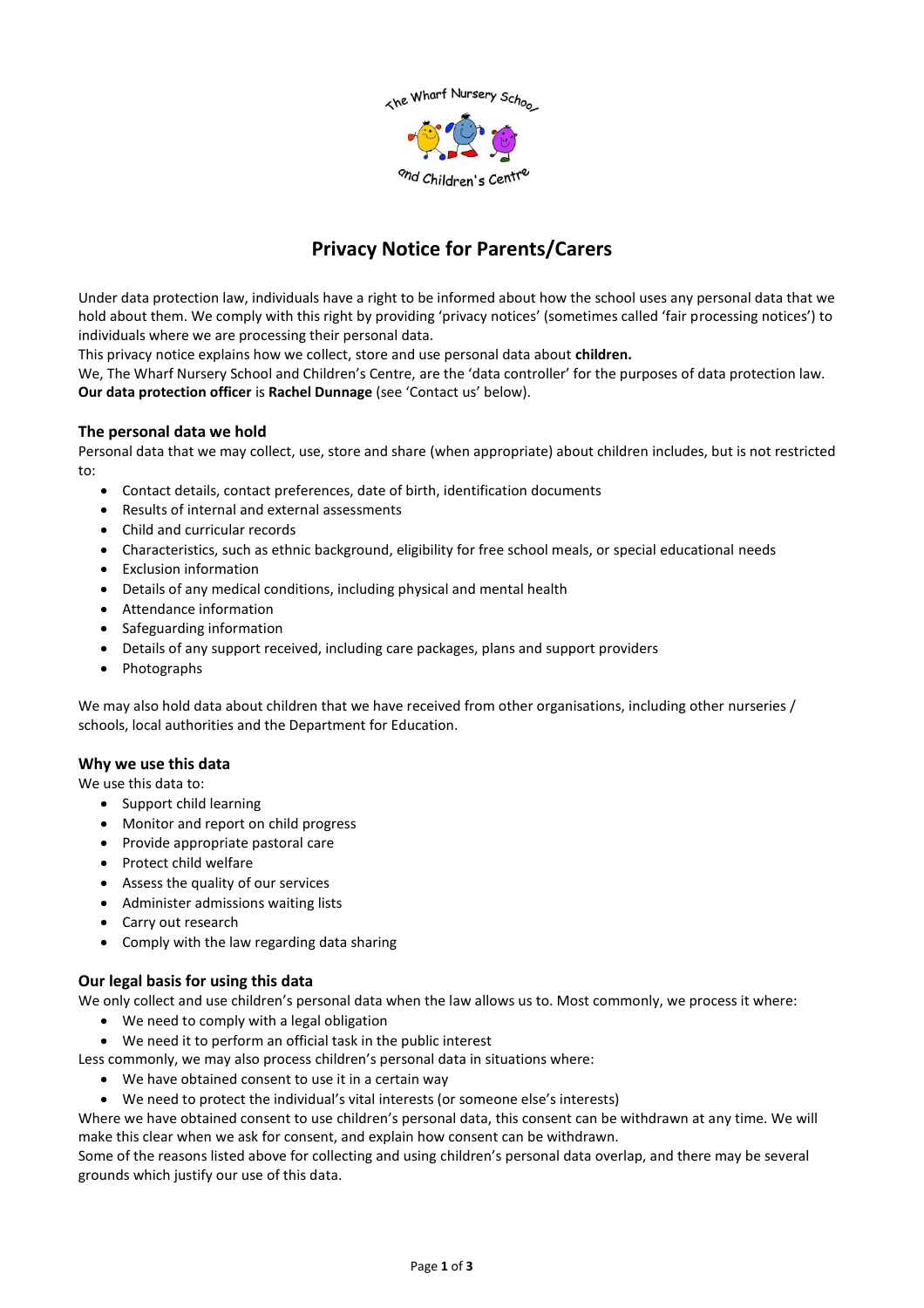# **Collecting this information**

While the majority of information we collect about children is mandatory, there is some information that can be provided voluntarily.

Whenever we seek to collect information from you or your child, we make it clear whether providing it is mandatory or optional. If it is mandatory, we will explain the possible consequences of not complying.

## **How we store this data**

We keep personal information about children while they are attending our school. We may also keep it beyond their attendance at our school if this is necessary in order to comply with our legal obligations. Our Records Management Policy sets out how long we keep information about children. If you would like to request a copy of our Records Management Policy, please contact our bursar via the school office.

## **Data sharing**

We do not share information about children with any third party without consent unless the law and our policies allow us to do so.

Where it is legally required, or necessary (and it complies with data protection law) we may share personal information about children with:

- *Our local authority – to meet our legal obligations to share certain information with it, such as safeguarding concerns and exclusions*
- *The Department for Education - to meet our legal obligations to share certain information with it.*
- *The child's family and representatives – to ensure consistent care and education of the child.*
- *Educators and other childcare and educational establishments – to enable them to provide services to our school*
- *Our regulator, Ofsted – to meet our legal obligations to share certain information with it.*
- *Suppliers and service providers – to enable them to provide the service we have contracted them for*
- *Financial organisations – to enable them to provide services to our school*
- *Central and local government, including Surrey County Council Early Years – to meet our legal obligations to share certain information with them*
- *Our auditors - to meet our legal obligations to share information with them*
- *Health authorities – when it concerns the health of a child / children*
- *Health and social welfare organisations - to enable them to provide services to our school*
- *Professional advisers and consultants - to enable them to provide services to our school*
- *Charities and voluntary organisations – to support the welfare of a child*
- *Police forces, courts, tribunals - to meet our legal obligations to share certain information with them*
- *Professional bodies - to enable them to provide services to our school*

#### **National Pupil Database**

We are required to provide information about children to the Department for Education as part of statutory data collections such as the school census and Early Years census.

Some of this information is then stored in the [National Pupil Database](https://www.gov.uk/government/publications/national-pupil-database-user-guide-and-supporting-information) (NPD), which is owned and managed by the Department and provides evidence on school performance to inform research.

The database is held electronically so it can easily be turned into statistics. The information is securely collected from a range of sources including schools, local authorities and exam boards.

The Department for Education may share information from the NPD with other organisations which promote children's education or wellbeing in England. Such organisations must agree to strict terms and conditions about how they will use the data.

For more information, see the Department's webpage on [how it collects and shares research data.](https://www.gov.uk/data-protection-how-we-collect-and-share-research-data) You can also [contact the Department for Education](https://www.gov.uk/contact-dfe) with any further questions about the NPD.

#### **Transferring data internationally**

Where we transfer personal data to a country or territory outside the European Economic Area, we will do so in accordance with data protection law.

# **Parents and children's rights regarding personal data**

Individuals have a right to make a **'subject access request'** to gain access to personal information that the school holds about them.

Parents/carers can make a request with respect to their child's data. Parents also have the right to make a subject access request with respect to any personal data the school holds about them.

If you make a subject access request, and if we do hold information about you or your child, we will:

- Give you a description of it
- Tell you why we are holding and processing it, and how long we will keep it for